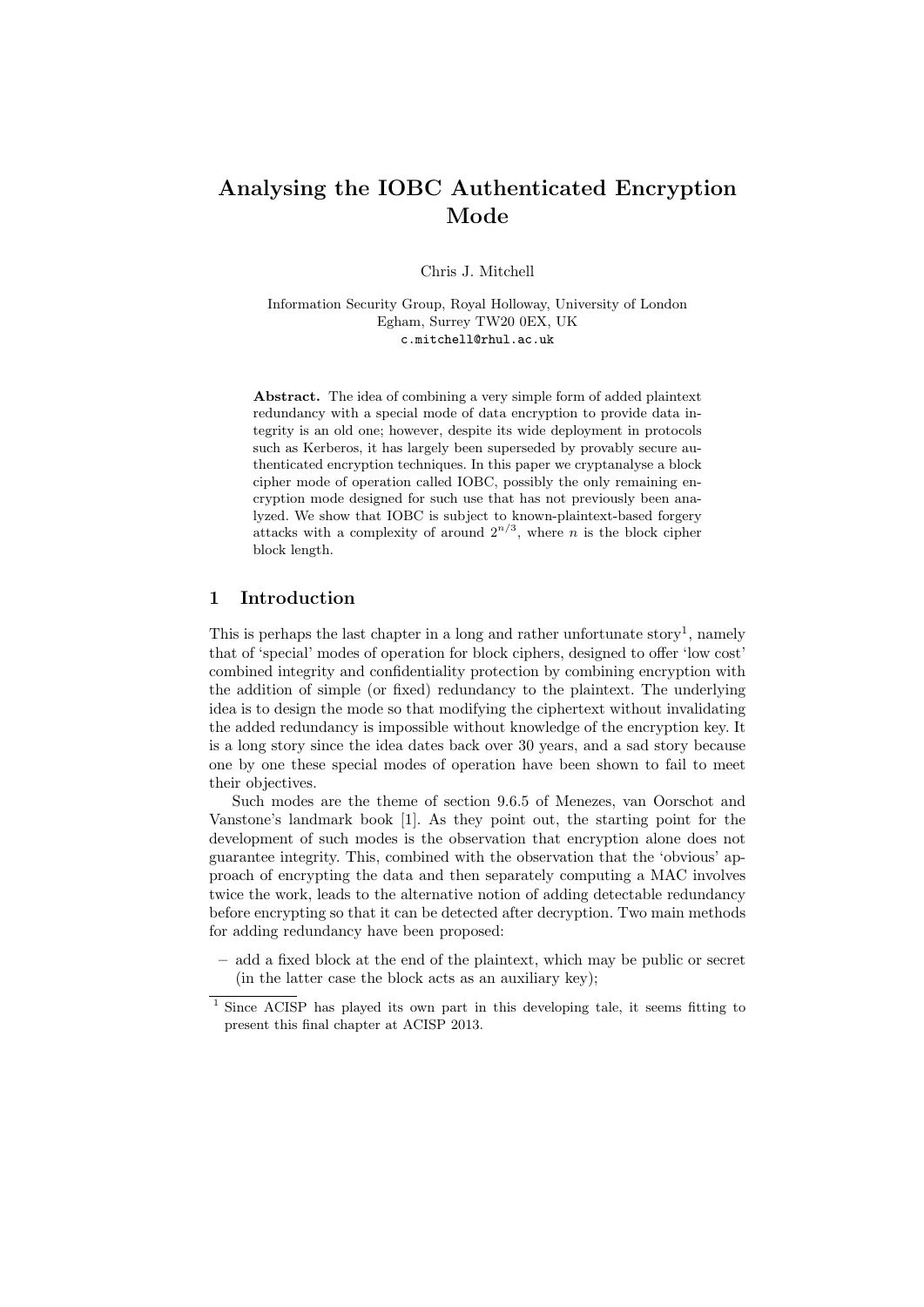**–** append to the plaintext some easily computed and simple (public) function of the plaintext.

In either case we refer to the block added to the end of the plaintext as a *Manipulation Detection Code (MDC)*. Whichever approach is adopted, the method for computing the MDC needs to be simple, or it offers no advantage over the more conventional 'encrypt then MAC' approach.

Note that there is a third, related, approach which remains viable and is, indeed, increasingly used; this involves computing a keyed function of the plaintext (a sort of 'weak MAC') which is then encrypted to make it secure. The plaintext itself may or may not be encrypted. Indeed, one example of such an approach, namely GCM/GMAC [2], has a proof of security and has been standardized [3, 4]. The main differences between GCM (and other related techniques) and the approaches we are concerned with here is that GCM uses a 'standard' encryption method and, of course, GCM has a proof of security.

At this point we observe that the general approaches described above possess an intrinsic weakness if the method of adding redundancy is public<sup>2</sup>. Suppose an attacker persuades the legitimate originator of protected messages to encrypt a message containing a correct MDC somewhere in the middle (where the MDC is correct in the sense that it is a correct MDC on the data that precedes it). The attacker will then be able to delete all ciphertext blocks following the encrypted MDC, and such a change will not be detectable. Despite this weakness, using an appropriate encryption mode combined with a public method for adding verifiable redundancy to a message has been widely used for message integrity protection — e.g. in Kerberos (see, for example,  $[5]$ ). We thus restrict our attention in the remainder of the paper to the case where the MDC is a secret value (this is the approach proposed for use with the IOBC mode, which forms the main subject of this paper).

Regardless of the nature of the MDC, the method of encryption needs to be chosen with great care. Using a stream cipher or CBC mode encryption is clearly totally insecure, since a ciphertext produced with such a technique can readily be manipulated in such a way that large parts of the recovered plaintext, including the end of the plaintext, remains unchanged. A simple modified version of CBC called Plaintext Cipher Block Chaining (PCBC) [6, 7], in which the feedback chaining variable is the exclusive-or of the immediately preceding ciphertext and plaintext blocks, was proposed back in the 1980s to avoid this problem. This scheme was used in Kerberos version 4 [7] to provide combined encryption and integrity protection. The weakness of PCBC for use as an integrity-protection mode was first pointed out by Kohl [6]. As is simple to verify, Kohl showed that interchanging two of the ciphertext blocks of a PCBC-encrypted message does not affect the decryption of the final block, i.e. it is extremely simple to make undetectable changes to messages. Note that this is actually a stronger attack than is implied by Menezes, van Oorschot and Vanstone [1] who refer only to the danger of known-plaintext attacks.

 $2$  This problem appears to be part of the cryptographic folklore  $-$  it was pointed out to the author by Bart Preneel in the late 1990s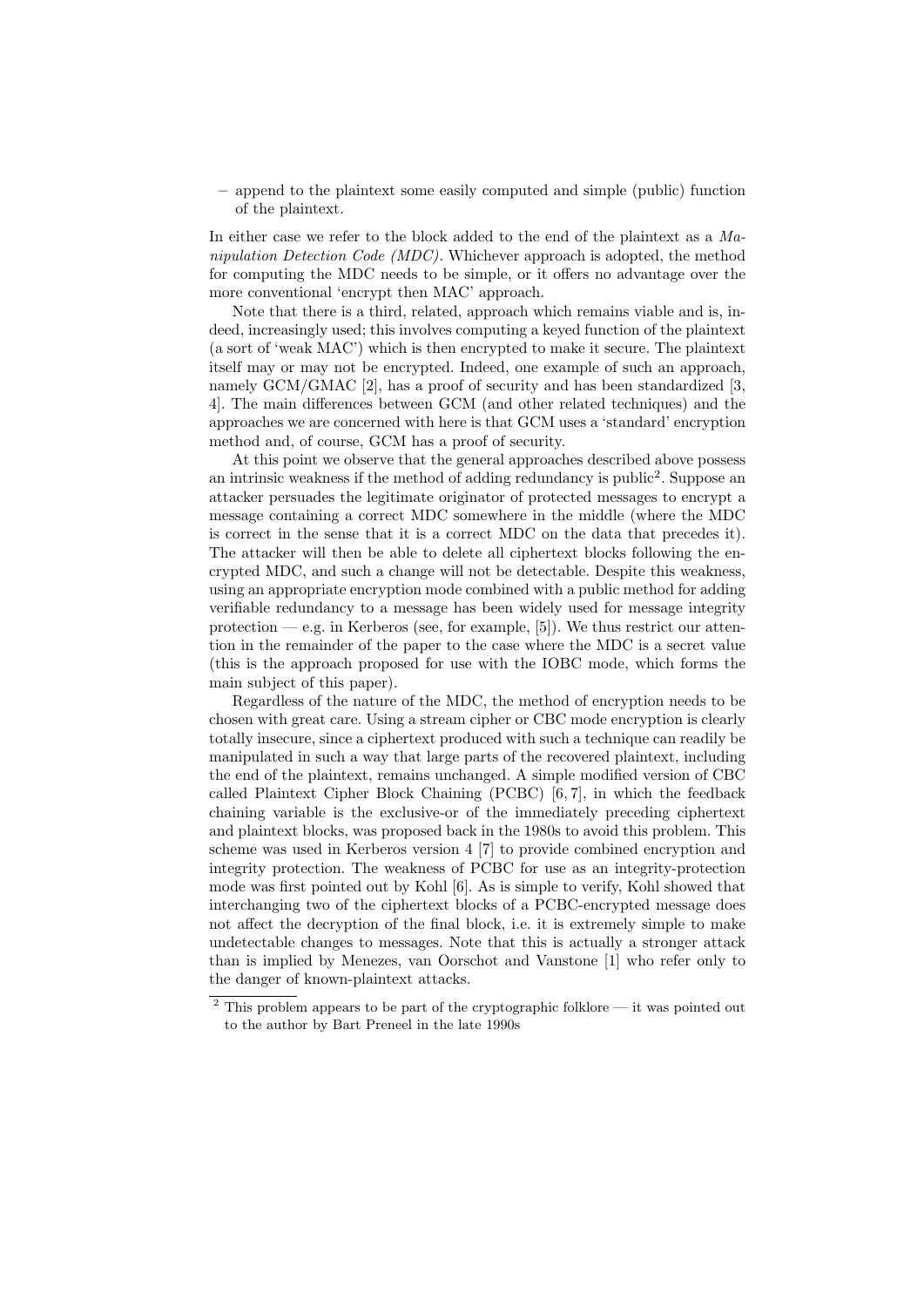Menezes, van Oorschot and Vanstone [1] describe a slightly different mode, confusingly also referred to as PCBC (this time for *Plaintext-Ciphertext Block Chaining*), in which the feedback chaining variable is the modulo  $2^n$  sum of the immediately preceding ciphertext and plaintext blocks. This technique was also described as long ago as 1982 by Meyer and Matyas [8]. Unfortunately, despite its long history, the latter version of PCBC was shown to possess major weaknesses when used with an MDC for integrity protection in a 2005 ACISP paper [9]. M-PCBC, a further variant of PCBC due to Sierra et al. [10], was also shown to fail to offer appropriate MDC protection in the same ACISP 2005 paper [9]. Another variant of PCBC was proposed by Gligor and Donescu [11]; however, this latter scheme, known as iaPCBC, was shown to possess serious vulnerabilities by Ferguson et al. [12]. Yet another scheme, called PES-PCBC, was proposed by Zuquete and Guedes [13] but, as observed by Recacha [14] as well the authors themselves [15], PES-PCBC is subject to known-plaintext attacks.

Indeed, to the author's knowledge, almost all the proposals for such special modes have been cryptanalyzed, with one exception — a scheme proposed in 1996 called *Input and Output Block Chaining (IOBC)* [14]. One possible reason why IOBC has escaped attention is that until recently the only available description was in Spanish. However, recently an English language translation of the original  $1996$  paper<sup>3</sup> has been made available by the author, and it is this translation that has been used as the basis of this paper. It is interesting to note that IOBC has, nevertheless, had an impact on the cryptographic literature. A modified version of IOBC, called EPBC, was published in 1997 [15] and was subsequently cryptanalyzed in 2007 [16].

Finally we observe that, although the history of the area sketched above may give the impression of an ordered and coherent narrative, the truth is somewhat different. Ideas, and sometimes attacks, appear to have been put forward independently of one another, and one role of this introduction is to try to pull together the main developments in the area.

The remainder of the paper is structured as follows. Section 2 provides details of the operation of IOBC and its use for integrity protection. This is followed in section 3 by certain observations on the properties of IOBC and its component functions. This sets the stage for section 4, in which a known plaintext forgery attack against IOBC when used for integrity protection is described. A brief discussion of possible fixes to IOBC is given in section 5, before a certificational chosen-plaintext attack on IOBC is outlined in section 6. Concluding remarks are provided in section 7.

<sup>3</sup> http://inputoutputblockchaining.blogspot.com.es/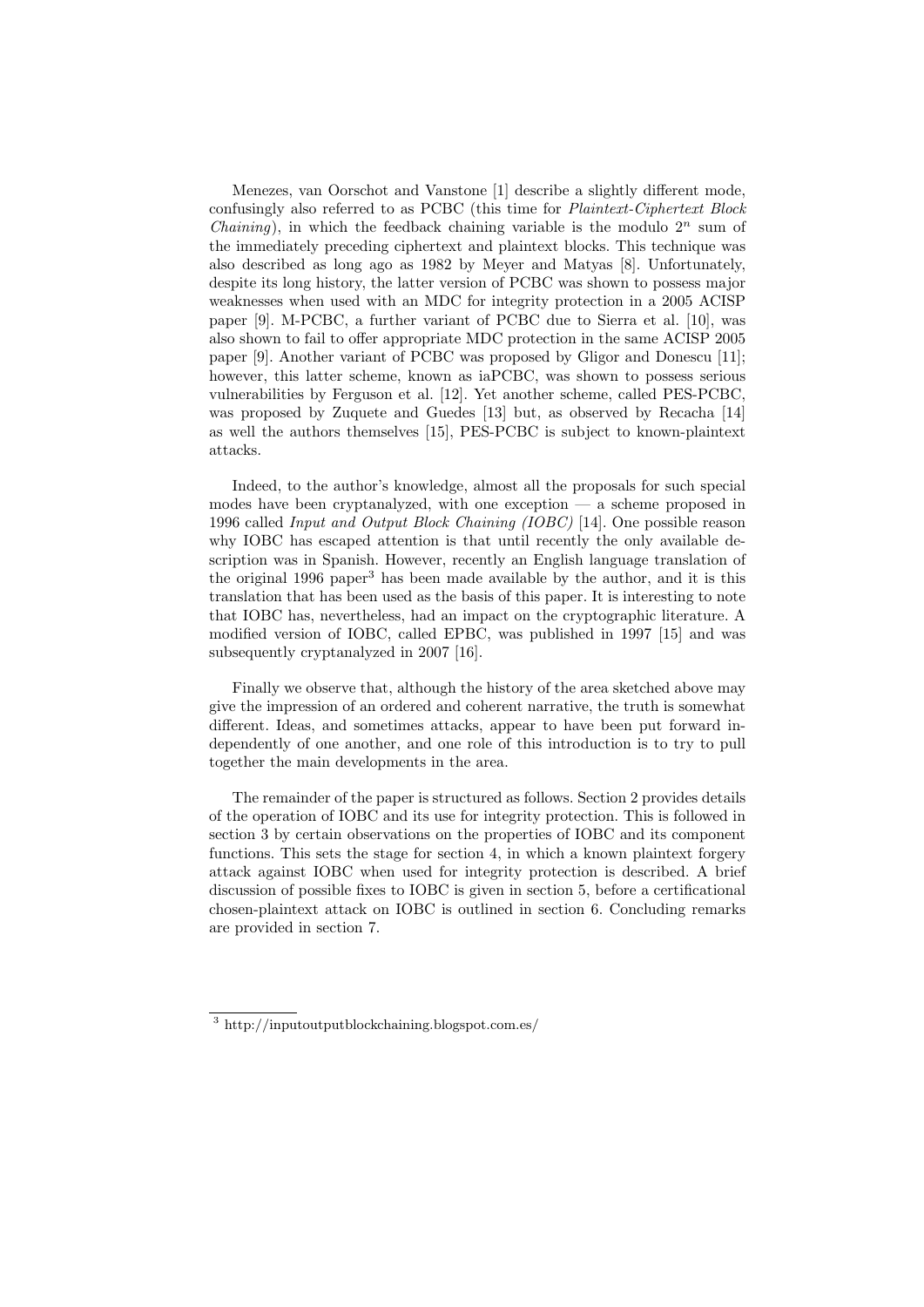# **2 The Recacha IOBC Mode**

We next describe the operation of the IOBC block cipher mode of operation<sup>4</sup>. We base our description on Recacha's 1996 paper [14], although we use the notation of Mitchell [16].

## **2.1 Initial Assumptions**

We suppose that IOBC is to be used with an *n*-bit block cipher, i.e. a block cipher operating on plaintext and ciphertext blocks of *n* bits. We further suppose that *n* is a power of two, and put  $n = 2^m$  (as is the case for all standardized block ciphers [17]). We write  $e_K(P)$  for the result of block cipher encrypting the *n*bit block *P* using the secret key *K*, and  $d_K(C)$  for the result of block cipher decrypting the *n*-bit block *C* using the key *K*. Finally we suppose the plaintext to be protected is divided into a sequence of *n*-bit blocks (if necessary, having first been padded):  $P_1, P_2, \ldots, P_t$ .

#### **2.2 Initialization Vectors**

The scheme uses two secret *n*-bit Initialization Vectors (IVs), denoted by  $F_0$  and *G*0. The nature of the intended restrictions on their use is not altogether clear. However, one suggestion in the original Recacha paper [14] is that they should be generated as follows.

Suppose  $K'$  is an auxiliary key used solely for generating the IVs. Suppose also that *S* is a sequence number, managed so that different values are used for every message. Then  $F_0 = e_{K'}(S)$  and  $G_0 = e_{K'}(F_0)$ . For the purposes of this paper we assume that  $F_0$  and  $G_0$  are always generated this way, and thus the scheme can be thought of as employing a pair of block cipher keys and a nonsecret, non-repeating, sequence number (which must be carefully managed to prevent accidental re-use of sequence number values). Note that special measures will need to be taken if the same key is to be used to encrypt communications in both directions between a pair of parties. Avoiding sequence number re-use in such a case could be achieved by requiring one party to start the sequence number they use for encryption at a large value, perhaps halfway through the range.

#### **2.3 Operation**

The IOBC encryption of the plaintext  $P_1, P_2, \ldots, P_t$  operates as follows:

$$
G_i = P_i \oplus F_{i-1}, \quad (1 \le i \le t),
$$
  
\n
$$
F_i = e_K(G_i), \quad (1 \le i \le t),
$$
  
\n
$$
C_i = F_i \oplus g(G_{i-1}), \quad (2 \le i \le t),
$$

<sup>4</sup> PES-PCBC (briefly mentioned in section 1) is the same as IOBC with the exception that in PES-PCBC the function  $q$  is the identity function.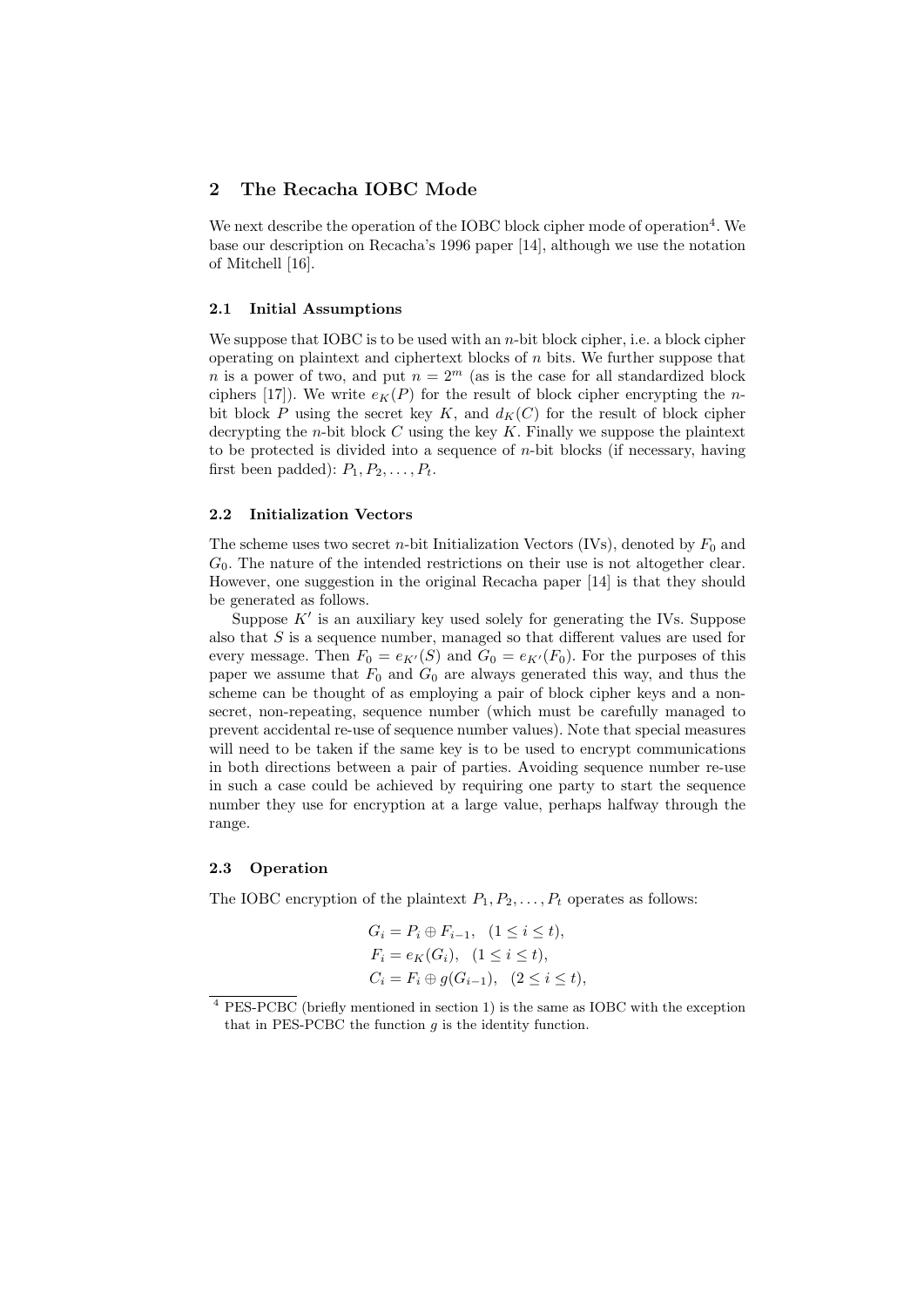where  $C_1 = F_1 \oplus G_0$ ,  $\oplus$  denotes bit-wise exclusive-or, and g is a function that maps an *n*-bit block to an *n*-bit block, defined below. The operation of the mode (when used for encryption) is shown in Figure 1. Note that we refer to the values  $F_i$  and  $G_i$  as 'internal' values, as they are computed during encryption, but they do not constitute part of the ciphertext.



**Fig. 1.** IOBC encryption

The function  $g$  is defined as follows. Suppose  $X$  is an  $n$ -bit block, where  $n = 2^m$ . Suppose also that  $X = L||R$  where *L* is the leftmost  $2^{m-1} - 1$  bits of *X* and *R* is the rightmost  $2^{m-1} + 1$  bits of *X* (and, as throughout, *||* denotes concatenation). Then

$$
g(X) = (\gt_1(L))||(\gt_1(R))
$$

where  $>$ <sub>*i*</sub> denotes a rightwards (cyclic) shift by *i* bit positions. Decryption operates similarly. We have:

$$
F_i = C_i \oplus g(G_{i-1}), \quad (2 \le i \le t),
$$
  
\n
$$
G_i = d_K(F_i), \quad (1 \le i \le t),
$$
  
\n
$$
P_i = G_i \oplus F_{i-1}, \quad (1 \le i \le t).
$$

and  $F_1 = C_1 \oplus G_0$ , where *d* denotes block cipher decryption.

#### **2.4 Additional Remarks**

As described above, we assume throughout that the IVs  $F_0$  and  $G_0$  are derived by ECB-mode-encrypting a sequence number using a secondary key. Thus the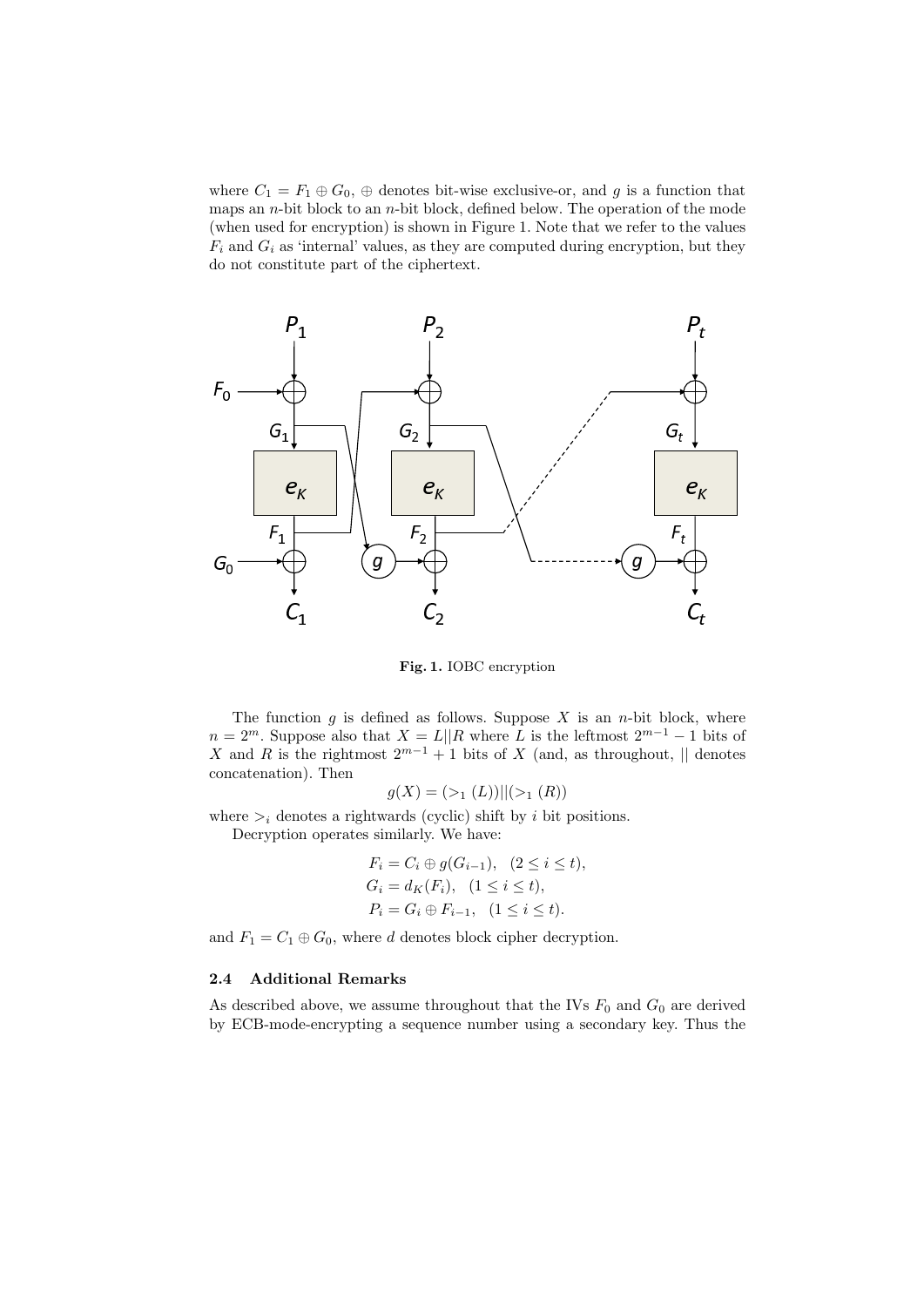ciphertext blocks will be a function of this serial number (as well as the pair of keys used). We thus write  $[S], C_1, C_2, \ldots, C_t$  for a sequence of ciphertext blocks, meaning that  $C_1, C_2, \ldots, C_t$  were encrypted using the sequence number *S*. This is logical, since the sequence number will need to be sent or stored with the ciphertext to enable correct decryption.

Finally observe that IOBC should only be used with relatively short messages. That is, as specified by Recacha [14] (and for reasons which become clear below), a message to be encrypted using IOBC shall contain at most  $n^2/2 - 1$ plaintext blocks, where *n* is the plaintext block length. Thus for  $n = 64$  and  $n = 128$ , the two most commonly used block lengths, a message shall contain at most 2047 and 8191 blocks, respectively.

## **2.5 Using IOBC for Integrity Protection**

As already implied, IOBC is designed for combined confidentiality and integrity protection. Confidentiality comes simply by encrypting the data using IOBC mode. Integrity is achieved by adding an MDC to the end of the plaintext what Recacha [14] refers to as an *Integrity Check Vector (ICV)*. After decryption of an IOBC-protected message, the receiver must check that the ICV is correct, and must reject the message if it is not.

Recacha recommends use of a secret ICV of length *n/*2. This ICV must clearly be known to the intended recipient, and should therefore be regarded as forming part of the key (along with the key *K* used in IOBC computations and the key  $K'$  used to derive the IVs).

## **3 Preliminary Observations**

We first establish some simple results on the operation of the IOBC scheme. The first Lemma derives directly from a discussion in section 6 of [16]. It is also implicit in the discussions of Recacha [14].

**Lemma 1.** Suppose  $[S], C_1, C_2, ..., C_t$  and  $[S'], C'_1, C'_2, ..., C'_{t'}$  are IOBC en*crypted versions of the plaintext sequences*  $P_1, P_2, \ldots, P_t$  and  $P'_1, P'_2, \ldots, P'_{t'}$ , re*spectively. If the ciphertext:*

$$
[S'], C_1^*, C_2^*, \dots, C_{t-v+u}^* =
$$
  

$$
[S'], C_1', C_2', \dots, C_{u-1}', C_v \oplus g(C_{u-1}') \oplus g(C_{v-1}), C_{v+1}, \dots, C_t
$$

*is submitted for IOBC decryption (where*  $1 < u$  *and*  $1 < v < t$ *, and*  $G_{v-1}$  *and G*<sup>′</sup><sub>*u*−1</sub> *are values computed during the encryption of the respective sequences of blocks*), then the resulting sequence of plaintext blocks  $P_1^*, P_2^*, \ldots, P_{t-v+u}^*$  will be *equal to*

$$
P'_1, P'_2, \ldots, P'_{u-1}, P_v \oplus F'_{u-1} \oplus F_{v-1}, P_{v+1}, P_{v+2}, \ldots, P_t.
$$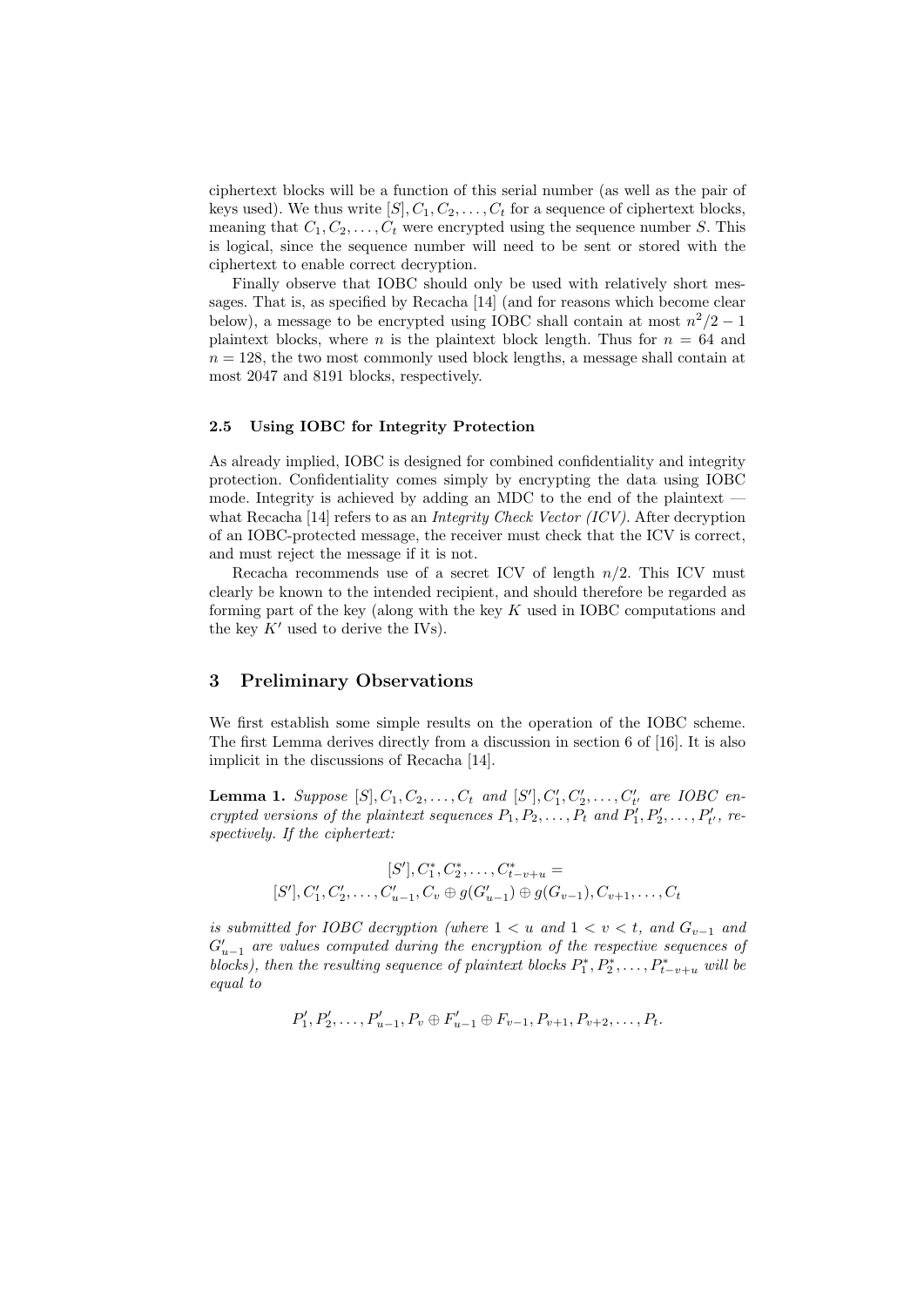*Proof* We first note that it follows immediately from the definitions that  $F_i^* = F_i'$  and  $G_i^* = G_i'$   $(1 \leq i \leq u-1)$ , where  $F_i'$  and  $G_i'$  are the internal values generated during the encryption process that yielded the ciphertext message  $C'_{1}, C'_{2}, \ldots, C'_{t'}$ . Hence  $P_{i}^{*} = P'_{i}$  (1 ≤ *i* ≤ *u* − 1).

We now consider the decryption of  $C^*_{u}$ . We have:

$$
F_u^* = C_u^* \oplus g(G_{u-1}^*) \quad \text{(from section 2.3)}
$$
  
=  $C_v \oplus g(G_{u-1}^*) \oplus g(G_{v-1}) \oplus g(G_{u-1}^*) \quad \text{(by defn. of } C_u^*)$   
=  $C_v \oplus g(G_{v-1}) \quad \text{(since } G_{u-1}^* = G_{u-1}^{\prime})$   
=  $F_v \quad \text{(from section 2.3).}$ 

Hence  $G^*_{u} = G_v$ . Finally we have:

$$
P_u^* = G_u^* \oplus F_{u-1}^*
$$
 (from section 2.3)  
=  $G_v \oplus F_{u-1}'$  (from above)  
=  $P_v \oplus F_{u-1}' \oplus F_{v-1}$  (from section 2.3).

We now consider the decryption of  $C_{u+1}^*$ . We have

$$
F_{u+1}^* = C_{u+1}^* \oplus g(G_u^*) \quad \text{(from section 2.3)}
$$
  
=  $C_{v+1} \oplus g(G_v)$  (by defn. of  $C_{u+1}^*$  and from above)  
=  $F_{v+1}$  (from section 2.3).

Hence  $G_{u+1}^* = G_{v+1}$ . Finally, we have

$$
P_{u+1}^* = G_{u+1}^* \oplus F_u^*
$$
 (from section 2.3)  
=  $G_{v+1} \oplus F_v$  (from above)  
=  $P_{v+1}$  (from section 2.3).

The same argument shows that  $P_{u+i}^* = P_{v+i}$  for every  $i \geq 1$ , and the desired **result follows.**  $\Box$ 

*Remark 1.* Lemma 1 suggests a way in which it may be possible to forge an IOBC-encrypted message so that the final block will contain the correct ICV. However, the problem remains of discovering  $g(G'_{u-1}) \oplus g(G_{v-1})$  (as used in constructing the message in the statement of the lemma). Recacha [14] discusses this very point, and explains that making this difficult motivates the inclusion of the function *g* in the design of IOBC — that is, if *g* was not included (as is the case for PES-PCBC), then simple forgeries could be achieved by manipulating a single encrypted message for which part of the plaintext was known. We revisit this point later, and show that  $q$  is not as effective in achieving the goal as intended.

We next give some elementary observations on the operation of IOBC.

**Lemma 2.** *Suppose*  $[S], C_1, C_2, \ldots, C_t$  *is the encryption of*  $P_1, P_2, \ldots, P_t$  *using IOBC, and that F<sup>i</sup> and G<sup>i</sup> are as defined in section 2.3. Then:*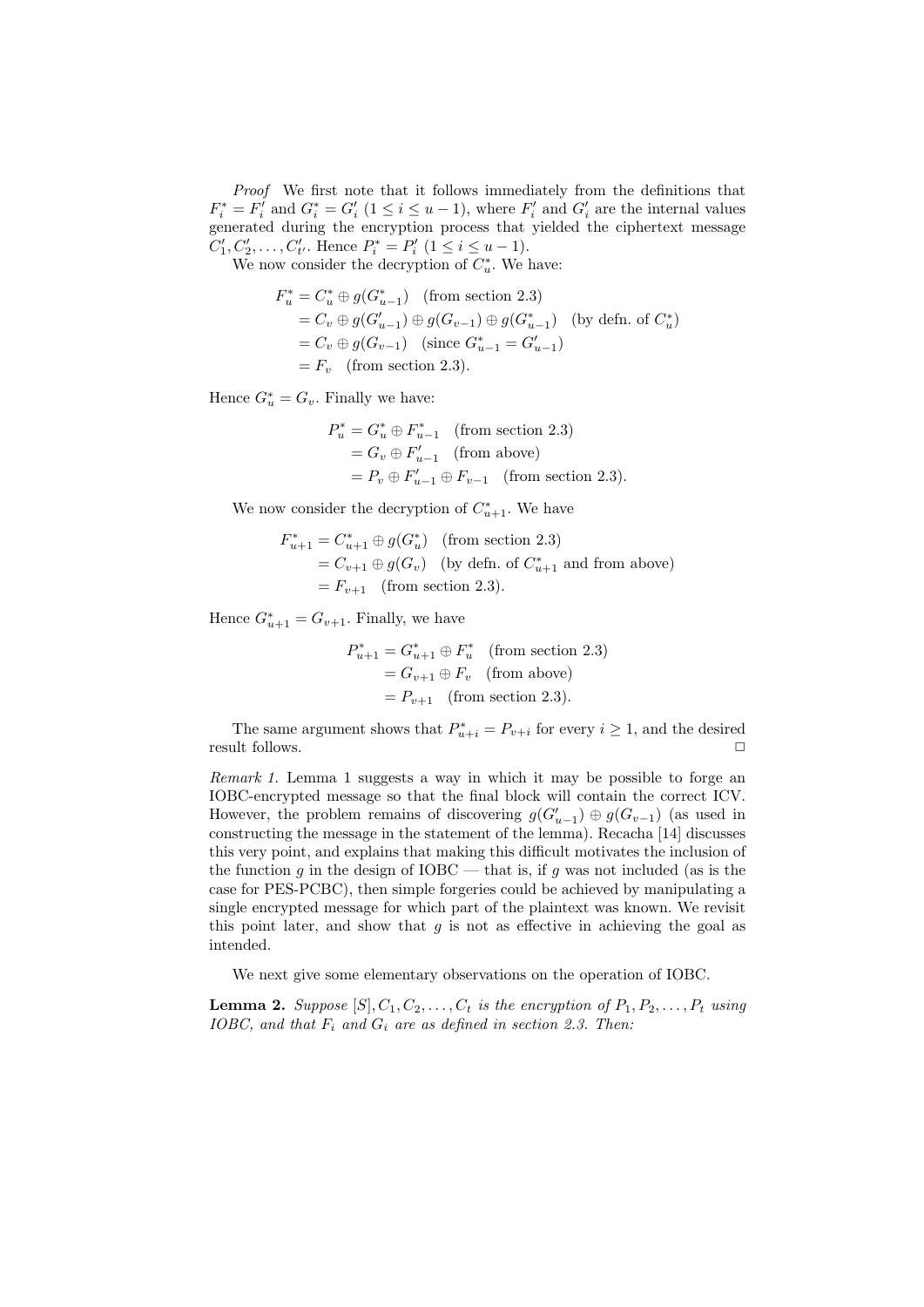(i) 
$$
C_{j+1} \oplus P_{j+2} = g(G_j) + G_{j+2}, \quad 1 \le j \le t-2;
$$
  
\n(ii)  $\bigoplus_{i=1}^k g^{k-i} (C_{j+2i-1} \oplus P_{j+2i}) = g^k(G_j) \oplus G_{j+2k}, \quad 1 \le j \le t-2, \quad 1 \le k \le (t-j)/2.$ 

*Proof* (i) follows immediately from the definition of the operation of IOBC. (ii) follows by inductively applying (i), observing that *g* is a bit permutation, and hence a linear function, and so it distributes across the bitwise exclusive-or operation (⊕).  $\Box$ 

*Remark 2.* It is not hard to see that if  $g^k(G_j) = G_j$  for some *k*, then Lemma 2(ii) could be combined with Lemma 1 to yield a forgery attack (given a ciphertext message with corresponding known plaintext). This point is made by Recacha [14], who explains that the bit permutation *g* has been chosen so that the smallest integer *i* > 1 such that  $g^i$  is the identity permutation is  $n^2/4-1$ . The restriction on the maximum length of messages that can be encrypted using IOBC, as defined in section 2.4, prevents this problem arising in practice. However, as we show next, in some cases  $g^k$  is 'close' to the identity permutation for significantly smaller values of *k*.

We conclude this section by giving certain properties of the function *g*. We examine two special cases of particular practical importance, i.e. where *n* is either 64 or 128. We first consider the case  $n = 64$ .

**Lemma 3.** *If X is a randomly selected 64-bit block then:*

$$
\Pr(X = g^{341}(X)) = 2^{-22}.
$$

*Proof* As in section 2.3, put  $X = L_X || R_X$ , where  $L_X$  and  $R_X$  are 31-bit and 33-bit blocks, respectively. Let  $Y = g^{341}(X)$ , and, analogously, let  $Y = L_Y||R_Y$ .

We first observe that  $L_X = L_Y$ . This follows immediately from the definition of *g* and the observation that  $341 = 31 \times 11$ , i.e. it is a multiple of 31.

Secondly, we show that  $Pr(R_X = R_Y) = 2^{-22}$ . To establish this, first observe that  $341 = 10 \times 33 + 11$ , i.e.  $R_Y = >_{11} (R_X)$ . Since  $33 = 3 \times 11$ , it follows that  $R_Y = R_X$  if and only if  $R_X = Z||Z||Z$ , where *Z* is an arbitrary 11-bit string. There are clearly  $2^{11}$  such strings *Z*, and hence the probability that  $R_Y = R_X$ is  $2^{11}/2^{33}$ , and the claim follows. This establishes the desired result.  $\Box$ An analogous result holds for  $n = 128$ , as follows.

**Lemma 4.** *If X is a randomly selected 128-bit block then:*

$$
\Pr(X = g^{1365}(X)) = 2^{-42}.
$$

*Proof* As previously, let  $X = L_X || R_X$ , where  $L_X$  and  $R_X$  are 63-bit and 65bit blocks, respectively. Put  $Y = g^{1365}(X)$ , and define  $L_Y$  and  $R_Y$  analogously to the proof of the previous lemma.

Since  $1365 = 21 \times 65$  it follows that  $R_Y = R_X$ . Also, since  $1365 = 21 \times 63 + 42$ , and since 21|42 and 21|63, we have  $L_Y = L_X$  if and only if  $L_X = Z||Z||Z$ , where <br>*Z* is an arbitrary 21-bit string. The result now follows *Z* is an arbitrary 21-bit string. The result now follows.

*Remark 3.* Similar results can be achieved for any  $n = 2^m$  since, for every m, either  $2^m - 1$  or  $2^m + 1$  is a multiple of 3.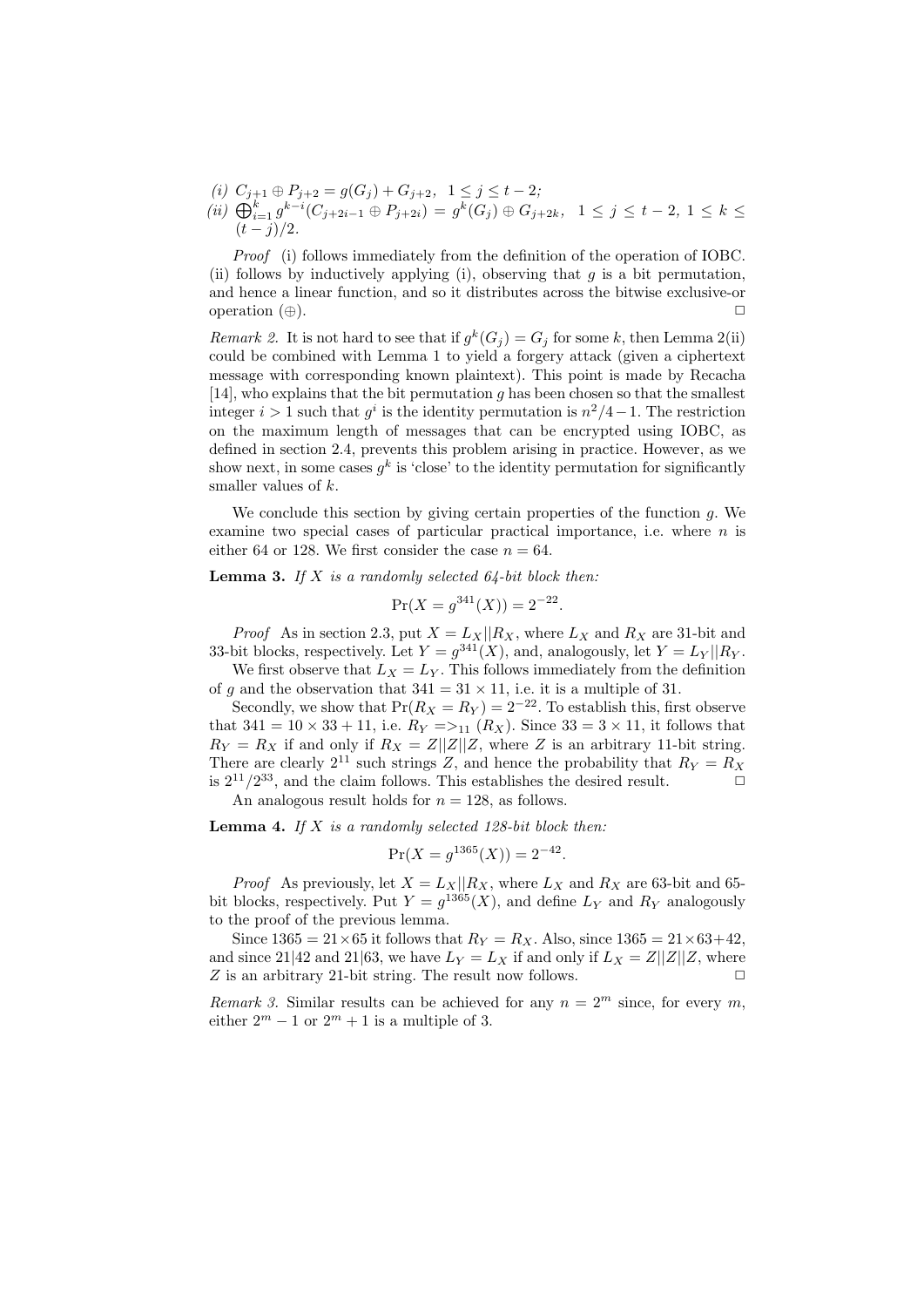## **4 A Known-Plaintext Forgery Attack on IOBC**

The main elements of the attack are now in place. We suppose that the attacker has access to a number of ciphertext messages all encrypted using the same key, and that the attacker also knows large parts of the plaintext for these messages. The precise number of messages required for the attack will depend on the message lengths and the value of *n*. We look at two special cases of particular importance.

#### **4.1** The Case  $n = 64$

We start by considering the case  $n = 64$ , as applies for standardized block ciphers such as 3DES, MISTY1 and CAST-128 [17]. In this case the definition of IOBC requires that messages encrypted using IOBC contain at most 2047 blocks.

Suppose the attacker has obtained a ciphertext message  $[S], C_1, C_2, \ldots, C_t$ where  $t \geq 685$ . Suppose also that the attacker knows the corresponding plaintext blocks  $P_1, P_2, \ldots, P_t$  (in fact, the attack we describe does not require the attacker to know all the plaintext blocks, as will become clear). Using Lemma 2(ii) with  $j = 1$  and  $k = 341$ , the attacker can use knowledge of  $C_2, C_4, \ldots, C_{682}$  and  $P_3, P_5, \ldots, P_{683}$  to compute  $g^{341}(G_1) \oplus G_{683}$ .

The attacker now constructs a new ciphertext message  $[S], C_1^*, C_2^*, \ldots, C_{t-682}^*$ equal to the following sequence of blocks:

$$
[S], C_1, C_{684} \oplus g^{342}(G_1) \oplus g(G_{683}), C_{685}, \ldots, C_t.
$$

Note that  $g^{342}(G_1) \oplus g(G_{683})$  can be obtained simply by applying *g* to  $g^{341}(G_1) \oplus$ *G*683.

By Lemma 3, the probability that  $g^{342}(G_1) \oplus g(G_{683}) = g(G_1) \oplus g(G_{683})$  is 2<sup>-22</sup>, assuming that the encryption algorithm generates randomly distributed ciphertext blocks. If this event occurs, then, by Lemma 1, the result of IOBC decrypting  $[S], C_1^*, C_2^*, \ldots, C_{t-682}^*$  will be equal to:

$$
P_1, P_{684} \oplus F_1 \oplus F_{683}, P_{685}, P_{686}, \ldots, P_t.
$$

That is, since  $t \geq 685$ , the final plaintext block will contain the correct ICV, i.e.  $[S], C_1^*, C_2^*, \ldots, C_{t-682}^*$  will be a successful forgery.

The above attack, which essentially involves cutting out 682 consecutive ciphertext blocks from a valid message and modifying the ciphertext block immediately after the removed portion, will yield a successful forgery with probability  $2^{-22}$ . In the example above, the removed ciphertext blocks were  $C_2, C_3, \ldots, C_{683}$ , but essentially the same attack will work by removing any sequence of 682 consecutive ciphertext blocks as long as it does not include the first block or the final two blocks. Thus, for example, a message containing 1808 blocks (well short of the maximum of 2047) could be used to construct  $1024 = 2^{10}$  different possible forgeries, each of which would have a probability of 2*−*<sup>22</sup> of being accepted as legitimate. A simple argument shows that 1000–2000 encrypted messages of this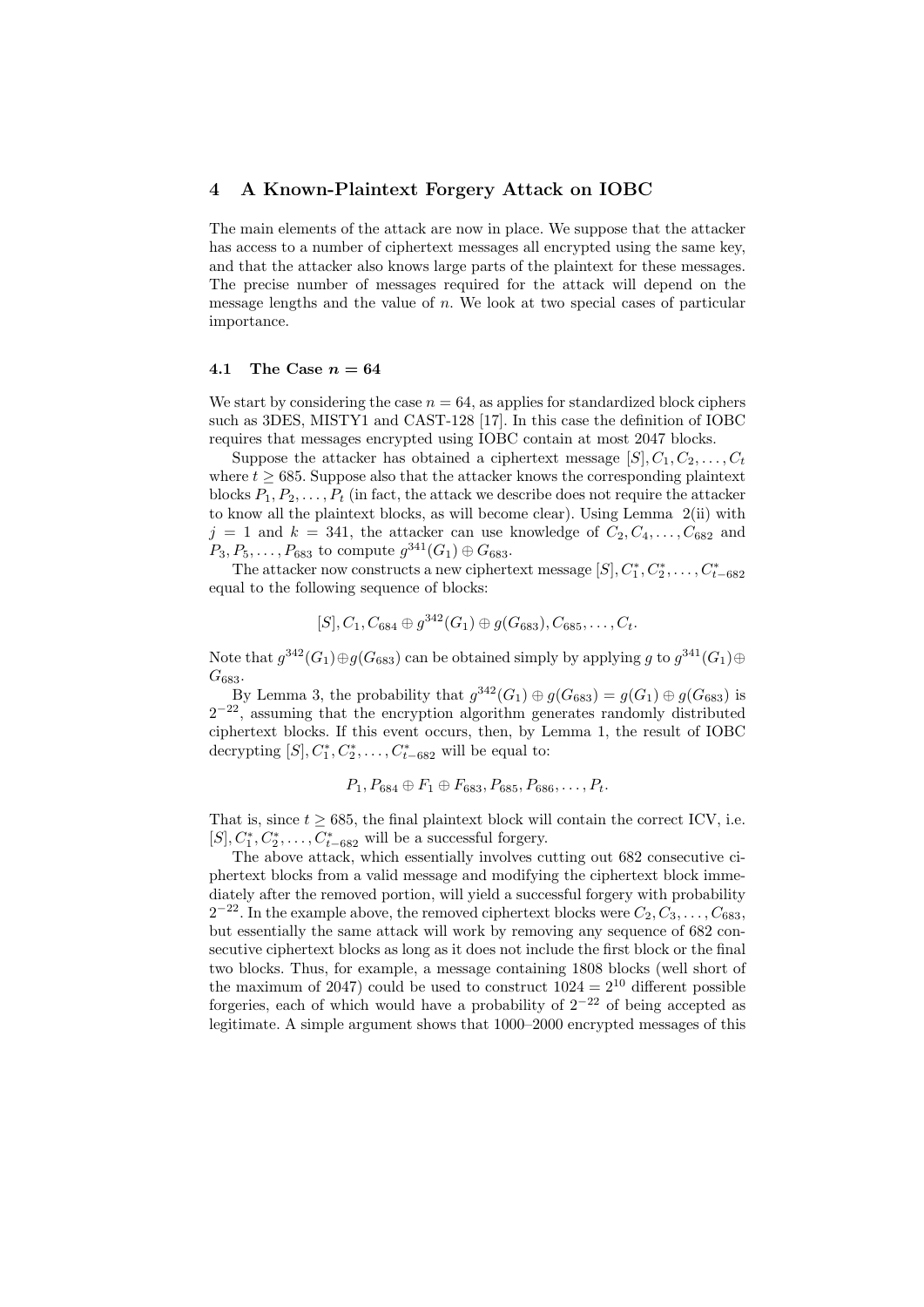length could therefore yield  $2^{21}-2^{22}$  forgeries, at least one of which is likely to be accepted.

We therefore conclude that the IOBC integrity protection mechanism can, in this case, be defeated with potentially as few as 1000–2000 known plaintexts and  $2^{21}-2^{22}$  queries to a decrypting party.

## **4.2 The Case** *n* **= 128**

We next consider the case  $n = 128$ , as applies for standardized block ciphers such as AES, Camellia and SEED [17]. In this case the definition of IOBC requires that messages encrypted using IOBC contain at most 8191 blocks.

An exactly analogous approach will clearly work here as for the  $n = 64$  case, except that in this case we need to omit 2730 consecutive ciphertext blocks from a valid message, and make appropriate modifications to the ciphertext block immediately following the omitted sequence. In this case, the probability of the forged message being accepted will be 2*−*<sup>42</sup> (from Lemma 4). As in the 64-bit case, a single message could yield a number of possible forgeries. For example, a 6829-block message could be used to generate  $2^{12}$  different possible forgeries. A total of  $2^{41} - 2^{42}$  forgery attempts will be required to have a good chance of having at least one forgery accepted, potentially requiring  $2^{29}-2^{30}$  known plaintexts (if they have an average length of around 7000 blocks).

This is a rather large number, but significantly less than the  $2^{64}$  which is the design goal.

## **4.3 Other Values of** *n*

The same general approach will work for any value of *n* (see Remark 3), yielding a known-plaintext-based forgery attack with complexity approximately 2*n/*<sup>3</sup> decryptions and somewhat less than  $2^{n/3}$  known plaintexts.

# **5 Can IOBC be Fixed?**

It is not hard to see that the attacks in section 4 could be prevented by further limiting the maximum length of message that can be encrypted using IOBC mode. However, unless the limit is made very small, less effective versions of the attack described in section 4 will still apply, where the exact results will depend on the factorisation of  $2^m - 1$  and  $2^m + 1$ .

For example, for the  $n = 64$  case (i.e.  $m = 6$ ) we know that, for randomly chosen blocks  $(X, Y)$  of 33 and 31 bits respectively,  $Pr(g^{93}(X) = X) = 2^{-30}$  and  $g^{93}(Y) = Y$ . That is a forgery attack with a success probability of  $2^{-30}$  could be launched using a ciphertext (with known plaintext) of length only 100 blocks.

Of course, it may be possible to devise significantly more secure schemes by choosing *g* to be more complex, but this would reduce the attractiveness of the scheme. After all, the only reason to adopt this approach instead of 'encrypt then MAC' (which is provably secure) is to reduce the complexity of protecting the message to that of encryption plus a small delta.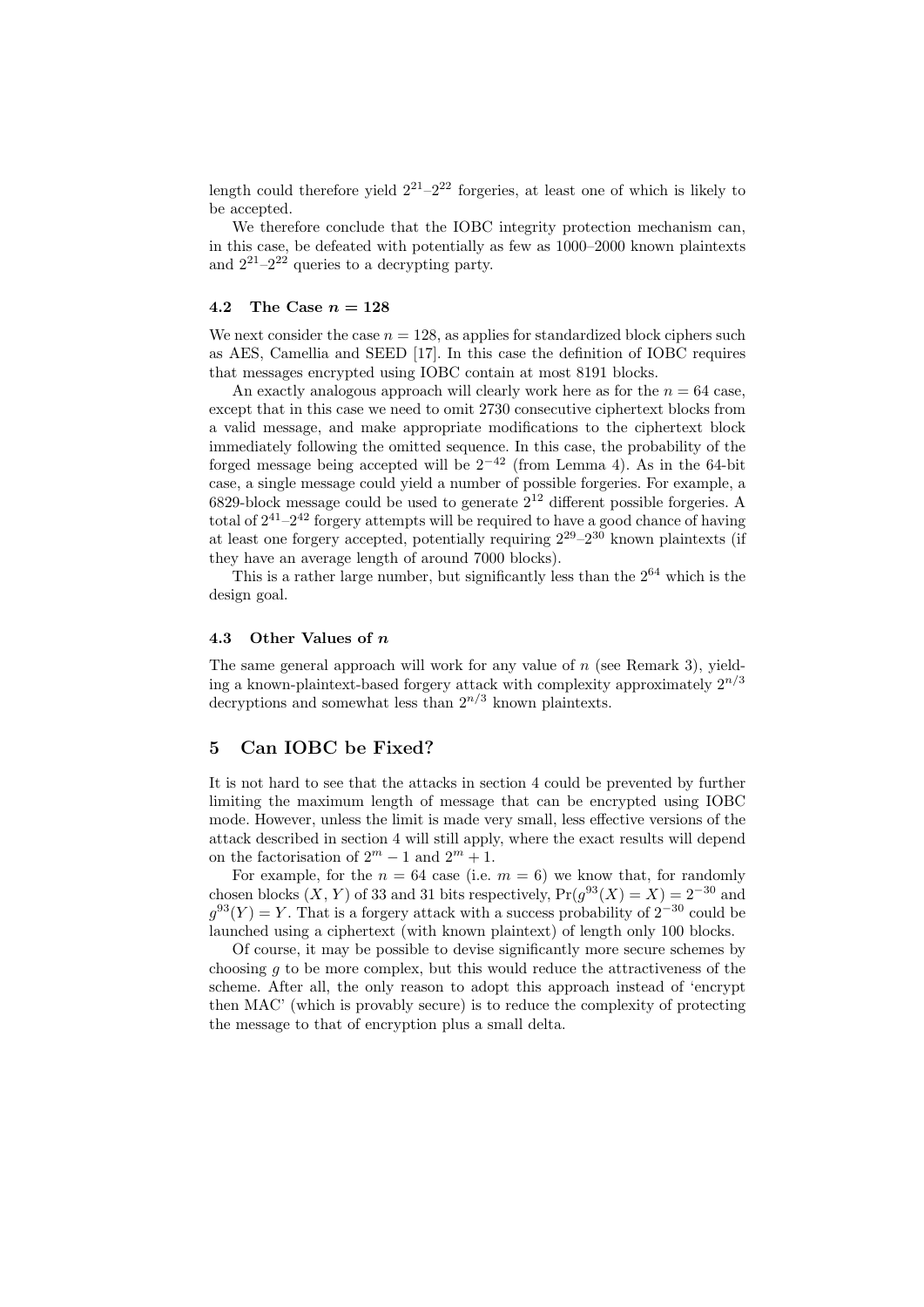## **6 A Chosen-Plaintext Forgery Attack**

All the attacks we have considered so far can be avoided if only relatively short messages are encrypted. Moreover, these attacks take advantage of special properties of the function *g*. As a result, it is of at least theoretical interest to know the level of security provided by IOBC mode regardless of the length of plaintext messages and of the choice of *g*.

We thus conclude the main part of the paper by sketching a certificational chosen-plaintext-based forgery attack which serves to limit the security of IOBC regardless of length limits for plaintexts (and the choice of *g*). Suppose that  $[S], C_1, C_2, \ldots, C_t$  and  $[S'], C'_1, C'_2, \ldots, C'_{t'}$  are IOBC encrypted versions of the plaintext sequences  $P_1, P_2, \ldots, P_t$  and  $P'_1, P'_2, \ldots, P'_{t'}$ , respectively. Suppose also that  $P'_{i} = P_{j}$  and  $P'_{i+1} = P_{j+1}$ .

It is not hard to see that if  $C_i' = C_j$  and  $C_{i+1}' = C_{j+1}$  then, with very high probability, we have  $F'_{i-1} = F_{j-1}$ , and hence  $G'_{i-1} = G_{j-1}$  and  $G'_{i+1} = G_{j-1}$  $G_{j+1}$ . If such an event occurs, then, by Lemma 1, the constructed ciphertext message  $[S'], C'_1, C'_2, \ldots, C'_{i-1}, C_j, C_{j+1}, \ldots, C_t$  will very conveniently decrypt to  $P'_1, P'_2, \ldots, P'_{i-1}, P_j, P_{j+1}, \ldots, P_t$ , i.e. a MAC forgery has been constructed. By the usual 'birthday paradox' probabilistic arguments, to find such an event simply requires around  $2^{n/2}$  chosen plaintexts to be encrypted, each containing the same consecutive pair of plaintext blocks. In fact, the number of required chosen plaintext encryptions can be reduced to significantly less than  $2^{n/2}$  by including many occurrences of the fixed pair of plaintext blocks in each chosen plaintext.

That is, regardless of the lengths of plaintext messages and the choice of *g*, forgery attacks on IOBC are possible if of the order of  $2^{n/2}$  messages are encrypted using the same key.

# **7 Summary and Conclusions**

The analysis in this paper suggests that IOBC does not offer an adequate level of security for routine use as the basis of a combined integrity and confidentiality technique. In fact, use of the 'add redundancy and then encrypt using a special mode' approach to provide combined integrity and confidentiality protection is no longer 'state of the art', and so this is arguably not a major development. The main significance is that, as mentioned in section 1, IOBC was the only remaining proposed block cipher mode for simultaneous confidentiality and integrity protection known to the author which had not already been shown to suffer from forgery attack issues. Hence this paper serves to bring a cryptographic chapter to a tidy close.

As discussed in many other places, if both confidentiality and integrity protection are required, then either encryption and a MAC should be combined in an appropriate way, or a dedicated 'authenticated encryption' mode should be used — see, for example, ISO/IEC 19772 [3]. Indeed, a wide variety of provably secure schemes are available.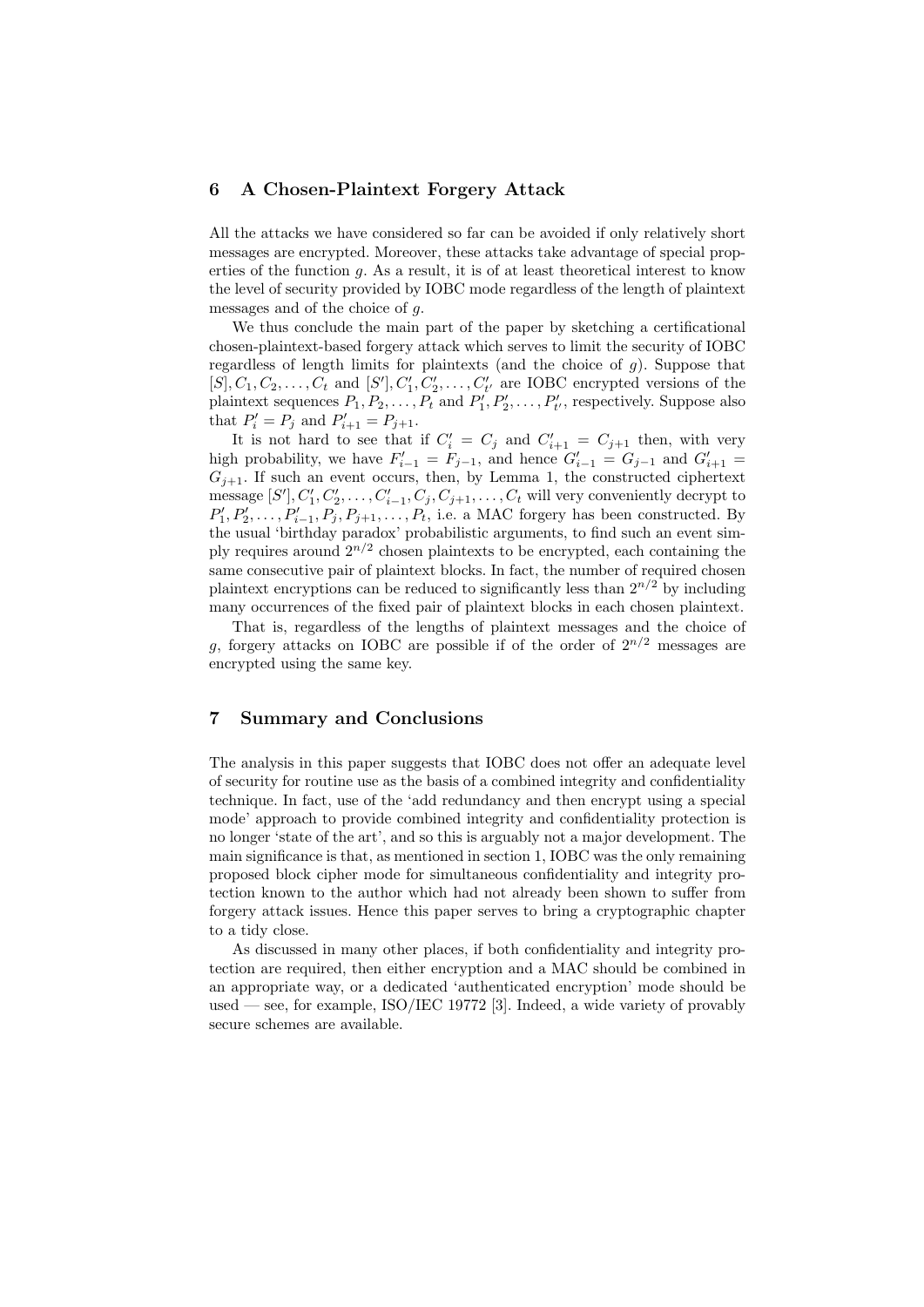**Acknowledgements.** The author would like to thank Francisco Recacha for his very helpful explanations and corrections, and also the anonymous referees for comments which have helped to improve the presentation of this paper.

# **References**

- 1. Menezes, A.J., van Oorschot, P.C., Vanstone, S.A.: Handbook of Applied Cryptography. CRC Press, Boca Raton (1997)
- 2. McGrew, D.A., Viega, J.: The Galois/Counter mode of operation (GCM). Available at:

http://www.mindspring.com/dmcgrew/gcm-nist-6.pdf (May 2005)

- 3. International Organization for Standardization Genève, Switzerland: ISO/IEC 19772:2009, Information technology — Security techniques — Authenticated encryption mechanisms. (February 2009)
- 4. International Organization for Standardization Genève, Switzerland: ISO/IEC 9797-3:2011, Information technology — Security techniques — Message Authentication Codes (MACs) — Part 3: Mechanisms using a universal hash-function. (2011)
- 5. Dent, A.W., Mitchell, C.J.: User's Guide to Cryptography and Standards. Artech House (2005)
- 6. Kohl, J.T.: The use of encryption in Kerberos for network authentication. In Brassard, G., ed.: Advances in Cryptology — CRYPTO '89, 9th Annual International Cryptology Conference, Santa Barbara, California, USA, August 20–24, 1989, Proceedings. Volume 435 of Lecture Notes in Computer Science., Springer-Verlag, Berlin (1990) 35–43
- 7. Steiner, J., Neuman, C., Schiller, J.: Kerberos: an authentication service for open network systems. In: Proceedings: Usenix Association, Winter Conference, Dallas 1988, USENIX Association, Berkeley, California (February 1988) 191–202
- 8. Meyer, C.H., Matyas, S.M.: Cryptography: A new dimension in computer data security. John Wiley and Sons, New York (1982)
- 9. Mitchell, C.J.: Cryptanalysis of two variants of PCBC mode when used for message integrity. In Boyd, C., Gonzalez Nieto, J.M., eds.: Information Security and Privacy, 10th Australasian Conference, ACISP 2005, Brisbane, Australia, July 4–6 2005, Proceedings. Number 3574 in Lecture Notes in Computer Science, Springer-Verlag, Berlin (2005) 560–571
- 10. Sierra, J.M., Hernandez, J.C., Jayaram, N., Ribagorda, A.: Low computational cost integrity for block ciphers. Future Generation Computer Systems **20** (2004) 857–863
- 11. Gligor, V.G., Donescu, P.: Integrity-aware PCBC encryption schemes. In: Security Protocols, 7th International Workshop, Cambridge, UK, April 19-21, 1999, Proceedings. Volume 1796 of Lecture Notes in Computer Science., Springer-Verlag, Berlin (2000) 153–171
- 12. Ferguson, N., Whiting, D., Kelsey, J., Wagner, D.: Critical weaknesses of iaPCBC. (November 1999)
- 13. Zuquete, A., Guedes, P.: Transparent authentication and confidentiality for stream sockets. IEEE Micro **16**(3) (May/June 1996) 34–41
- 14. Recacha, F.: IOBC: Un nuevo modo de encadenamiento para cifrado en bloque. In: Proceedings: IV Reunion Espanola de Criptologia, Valladolid, September 1996. (1996) 85–92